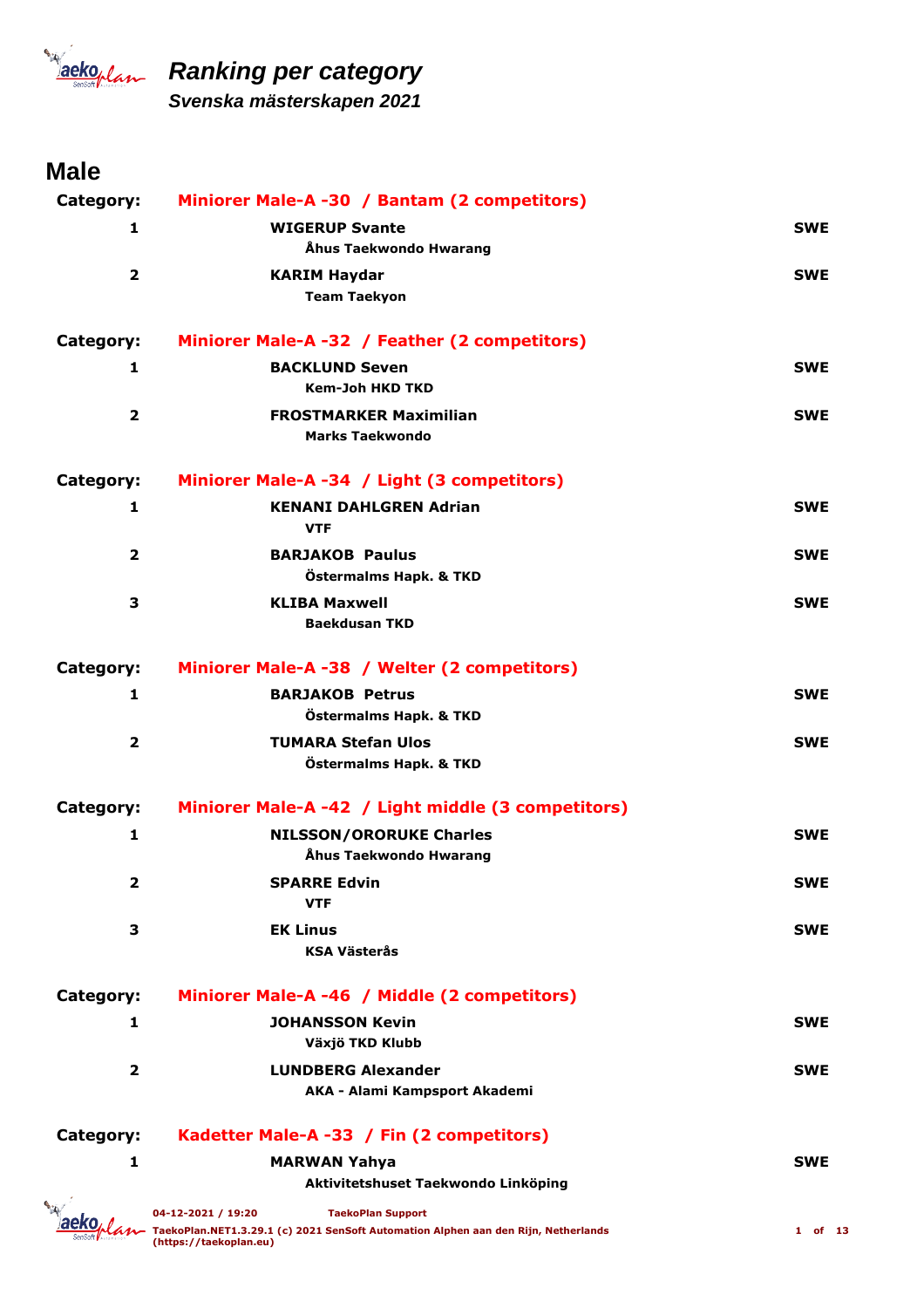

*Svenska mästerskapen 2021*

### **Male**

| Category:               | Kadetter Male-A -37 / Fly (6 competitors)                                                                    |            |
|-------------------------|--------------------------------------------------------------------------------------------------------------|------------|
| $\overline{2}$          | <b>FORSMAN Benjamin</b><br><b>Kem-Joh HKD TKD</b>                                                            | <b>SWE</b> |
|                         |                                                                                                              |            |
| Category:               | Kadetter Male-A -37 / Fly (6 competitors)                                                                    |            |
| 1                       | <b>TELAHUN Kebar</b>                                                                                         | <b>SWE</b> |
|                         | Aktivitetshuset Taekwondo Linköping                                                                          |            |
| $\overline{2}$          | <b>ABUHARAZ Kareem</b><br>Aktivitetshuset Taekwondo Linköping                                                | <b>SWE</b> |
| 3                       | <b>RING Vilmer</b>                                                                                           | <b>SWE</b> |
|                         | <b>Kim Taekwondo</b>                                                                                         |            |
| 3                       | <b>ZEJNIC Adam</b>                                                                                           | <b>SWE</b> |
|                         | <b>Kristianstad Taekwondo</b>                                                                                |            |
| Category:               | Kadetter Male-A -41 / Bantam (7 competitors)                                                                 |            |
| 1                       | <b>HANSEN Lukas</b>                                                                                          | <b>SWE</b> |
|                         | Soo Shim TKD Klubb                                                                                           |            |
| $\overline{2}$          | <b>OLOFSSON Tim</b>                                                                                          | <b>SWE</b> |
|                         | Åhus Taekwondo Hwarang                                                                                       |            |
| 3                       | <b>BOUTROS Emanuel</b>                                                                                       | <b>SWE</b> |
|                         | Östermalms Hapk. & TKD                                                                                       |            |
| 3                       | <b>MALKI Lucas</b><br>Östermalms Hapk. & TKD                                                                 | <b>SWE</b> |
| Category:               | Kadetter Male-A -45 / Feather (4 competitors)                                                                |            |
| 1                       | <b>AL SAID Obida</b>                                                                                         | <b>SWE</b> |
|                         | <b>Team Taekyon</b>                                                                                          |            |
| $\overline{\mathbf{2}}$ | <b>NAKHAI Kevin</b>                                                                                          | <b>SWE</b> |
|                         | <b>Team Taekyon</b>                                                                                          |            |
| З                       | <b>NOREN Emil</b>                                                                                            | <b>SWE</b> |
|                         | Helsingborgs Kampsportklubb                                                                                  |            |
| 3                       | <b>OEBERG Hugo</b><br><b>KSA Västerås</b>                                                                    | <b>SWE</b> |
|                         |                                                                                                              |            |
| Category:               | Kadetter Male-A -49 / Light (5 competitors)                                                                  |            |
| 1                       | <b>MANSOURI Hussein</b>                                                                                      | <b>SWE</b> |
|                         | Aktivitetshuset Taekwondo Linköping                                                                          |            |
| $\overline{\mathbf{2}}$ | <b>MIAKHEL Arian</b><br><b>Team Taekyon</b>                                                                  | <b>SWE</b> |
| 3                       | <b>HAMRIN Eddie</b>                                                                                          | <b>SWE</b> |
|                         | <b>Team East TKD Klubb Kalmar</b>                                                                            |            |
| 3                       | <b>LARSEN Fabian</b>                                                                                         | <b>SWE</b> |
|                         | <b>Wermdo TKD</b>                                                                                            |            |
|                         | 04-12-2021 / 19:20<br><b>TaekoPlan Support</b>                                                               |            |
|                         | TaekoPlan.NET1.3.29.1 (c) 2021 SenSoft Automation Alphen aan den Rijn, Netherlands<br>(https://taekoplan.eu) | 2 of 13    |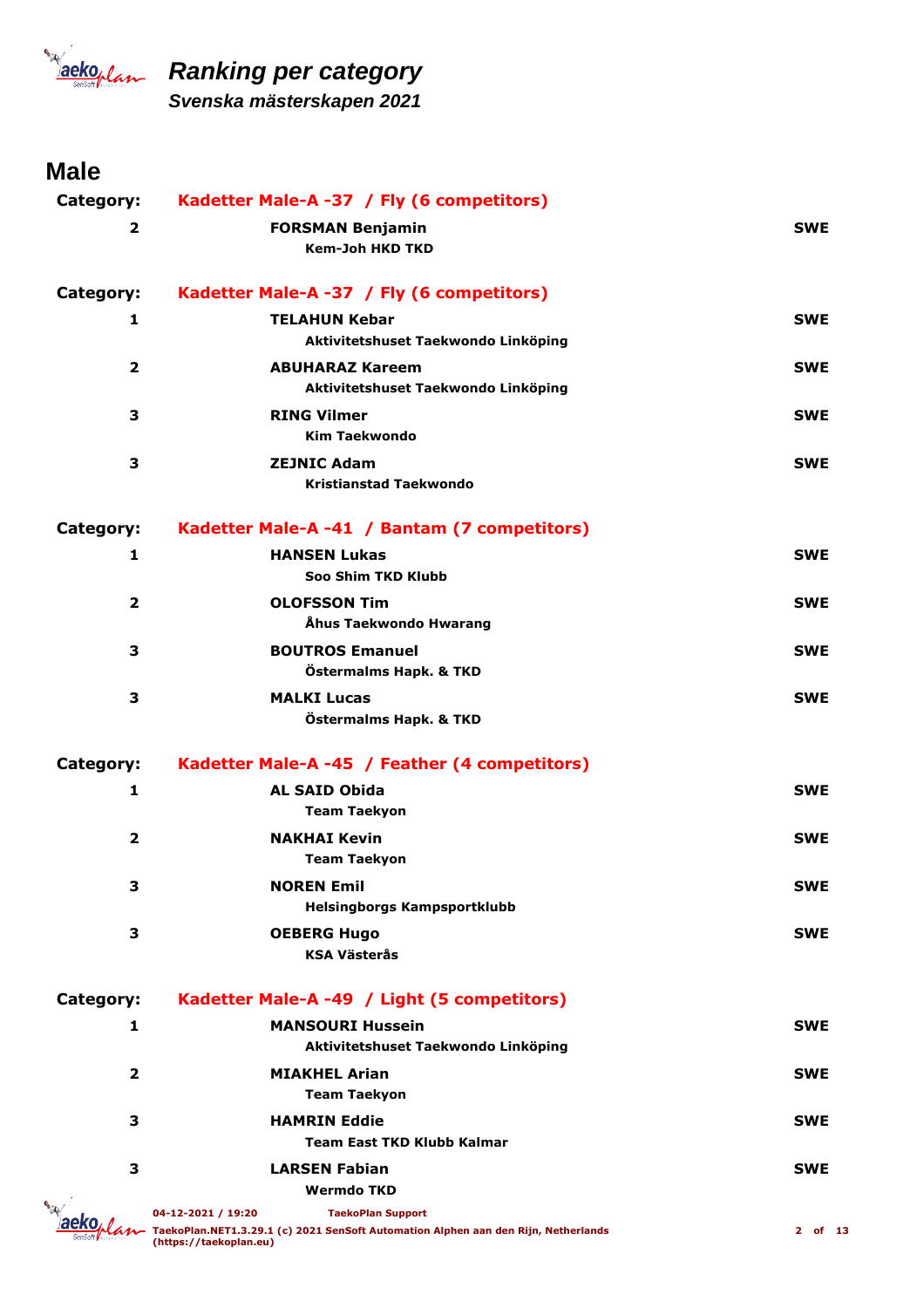

*Svenska mästerskapen 2021*

| Category:               | Kadetter Male-A -53 / Welter (5 competitors)       |            |
|-------------------------|----------------------------------------------------|------------|
| 1                       | <b>MIRI Kambiz</b>                                 | <b>SWE</b> |
|                         | Tian Dao Kampsports Förening                       |            |
| $\overline{2}$          | <b>LAVENDER Alexander</b>                          | <b>SWE</b> |
|                         | <b>Helsingborgs Kampsportklubb</b>                 |            |
| 3                       | <b>ÖSTMAN Neo</b>                                  | <b>SWE</b> |
|                         | Kumgang Trollhättan                                |            |
| 3                       | <b>CHQMAKCHI Mir</b>                               | <b>SWE</b> |
|                         | Aktivitetshuset Taekwondo Linköping                |            |
| Category:               | Kadetter Male-A -57 / Light Middle (3 competitors) |            |
| 1                       | <b>RIBBESTAD Markus</b>                            | <b>SWE</b> |
|                         | Östermalms Hapk. & TKD                             |            |
| $\mathbf{2}$            | <b>WULF Adrian</b>                                 | <b>SWE</b> |
|                         | Åhus Taekwondo Hwarang                             |            |
| 3                       | <b>WULF Elias</b>                                  | <b>SWE</b> |
|                         | Åhus Taekwondo Hwarang                             |            |
| Category:               | Kadetter Male-A -61 / Middle (1 competitors)       |            |
| 1                       | <b>LUNDBERG William</b>                            | <b>SWE</b> |
|                         | AKA - Alami Kampsport Akademi                      |            |
|                         |                                                    |            |
|                         |                                                    |            |
| Category:               | Kadetter Male-A -65 / Light Heavy (4 competitors)  |            |
| 1                       | <b>ZARRINAM Noah</b>                               | <b>SWE</b> |
|                         | KFUK KFUM Malmö TKD Kl.                            |            |
| $\overline{2}$          | <b>ABERG Maximus</b>                               | <b>SWE</b> |
|                         | Östermalms Hapk. & TKD                             |            |
| 3                       | <b>SELIMI Ariant</b>                               | <b>SWE</b> |
|                         | <b>Kristianstad Taekwondo</b>                      |            |
| З                       | <b>PADISAR Aria</b>                                | <b>SWE</b> |
|                         | TKD För. Jeong Sool Kwan                           |            |
| Category:               | Kadetter Male-A +65 / Heavy (2 competitors)        |            |
| 1                       | <b>BOUTROS Emilio</b>                              | <b>SWE</b> |
|                         | Östermalms Hapk. & TKD                             |            |
| $\overline{2}$          | <b>VALLEJOS TAPIA Emilio</b>                       | <b>SWE</b> |
|                         | <b>Chae Taekwondo Sweden</b>                       |            |
|                         |                                                    |            |
| Category:               | Juniorer Male-A -45 / Fin (2 competitors)          |            |
| 1                       | <b>MARWAN Mussa</b>                                | <b>SWE</b> |
|                         | Aktivitetshuset Taekwondo Linköping                |            |
| $\overline{\mathbf{2}}$ | <b>YASIN Ridwan</b><br><b>Team Taekyon</b>         | <b>SWE</b> |

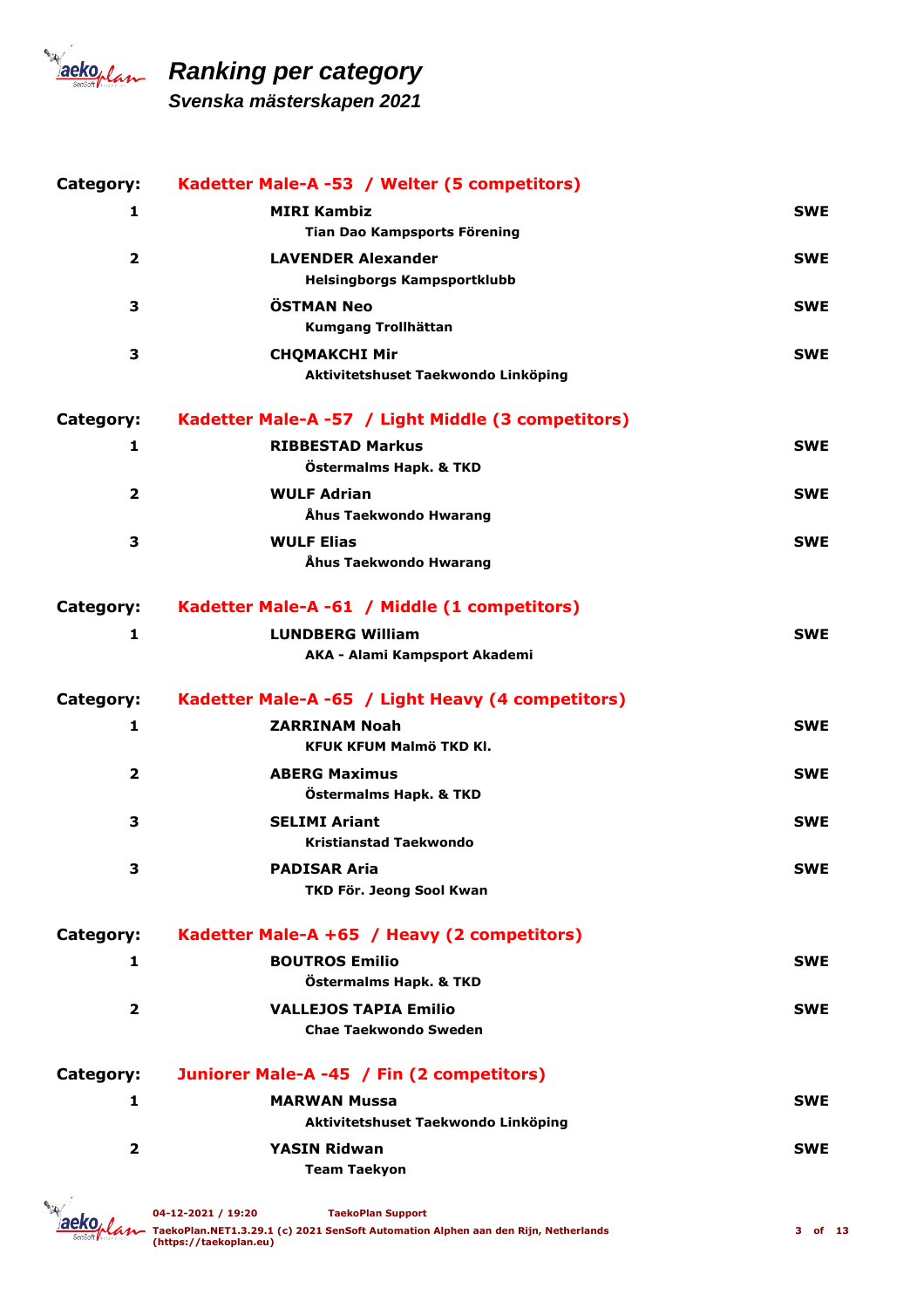

*Svenska mästerskapen 2021*

### **Male**

| Category:               | Juniorer Male-A -48 / Fly (4 competitors)                                                                                                                      |            |
|-------------------------|----------------------------------------------------------------------------------------------------------------------------------------------------------------|------------|
| 1                       | <b>ADEMI Valton</b>                                                                                                                                            | <b>SWE</b> |
|                         | Kumgang Trollhättan                                                                                                                                            |            |
| $\overline{2}$          | <b>ABUHARAZ Mohammed</b><br>Aktivitetshuset Taekwondo Linköping                                                                                                | <b>SWE</b> |
| 3                       | <b>MUBARAK Anis</b><br><b>Borås TKD Center</b>                                                                                                                 | <b>SWE</b> |
| 3                       | <b>VICKMAN Kalle</b><br>Soo Shim TKD Klubb                                                                                                                     | <b>SWE</b> |
| Category:               | Juniorer Male-A -51 / Bantam (2 competitors)                                                                                                                   |            |
| 1                       | <b>ADEMI Bleron</b><br>Kumgang Trollhättan                                                                                                                     | <b>SWE</b> |
| $\overline{\mathbf{2}}$ | <b>BOJERUD BANDAGO Elias Ibrahim</b><br>Östermalms Hapk. & TKD                                                                                                 | <b>SWE</b> |
| Category:               | Juniorer Male-A -55 / Feather (3 competitors)                                                                                                                  |            |
| 1                       | <b>CLAREN Gabriel</b><br>Åhus Taekwondo Hwarang                                                                                                                | <b>SWE</b> |
| $\overline{2}$          | <b>MOSAWI Mihdi</b><br><b>Champion Taekwondo Klubb</b>                                                                                                         | <b>SWE</b> |
| 3                       | <b>DAHL Anton</b><br><b>KSA Västerås</b>                                                                                                                       | <b>SWE</b> |
| Category:               | Juniorer Male-A -59 / Light (9 competitors)                                                                                                                    |            |
| 1                       | <b>SÖDERLUND Aron</b><br>Soo Shim TKD Klubb                                                                                                                    | <b>SWE</b> |
| $\overline{\mathbf{2}}$ | <b>ASTSANI William</b><br>Soo Shim TKD Klubb                                                                                                                   | <b>SWE</b> |
| З                       | <b>LALOKNAM Jesper</b><br><b>Team One Taekwondo</b>                                                                                                            | SWE        |
| 3                       | <b>HYLTEGÅRD Axel</b><br>Soo Shim TKD Klubb                                                                                                                    | <b>SWE</b> |
| Category:               | Juniorer Male-A -63 / Welter (6 competitors)                                                                                                                   |            |
| 1                       | <b>VESTERLUND Linus</b><br>Soo Shim TKD Klubb                                                                                                                  | <b>SWE</b> |
| $\overline{\mathbf{2}}$ | <b>FÄLTMAN Albin</b><br>Soo Shim TKD Klubb                                                                                                                     | <b>SWE</b> |
| 3                       | <b>AYOUB Bouteldja</b><br>AKA - Alami Kampsport Akademi                                                                                                        | <b>SWE</b> |
| з                       | <b>ABDILAAHI Sakariye</b>                                                                                                                                      | <b>SWE</b> |
|                         | Aktivitetshuset Taekwondo Linköping                                                                                                                            |            |
|                         | 04-12-2021 / 19:20<br><b>TaekoPlan Support</b><br>TaekoPlan.NET1.3.29.1 (c) 2021 SenSoft Automation Alphen aan den Rijn, Netherlands<br>(https://taekoplan.eu) | 4 of 13    |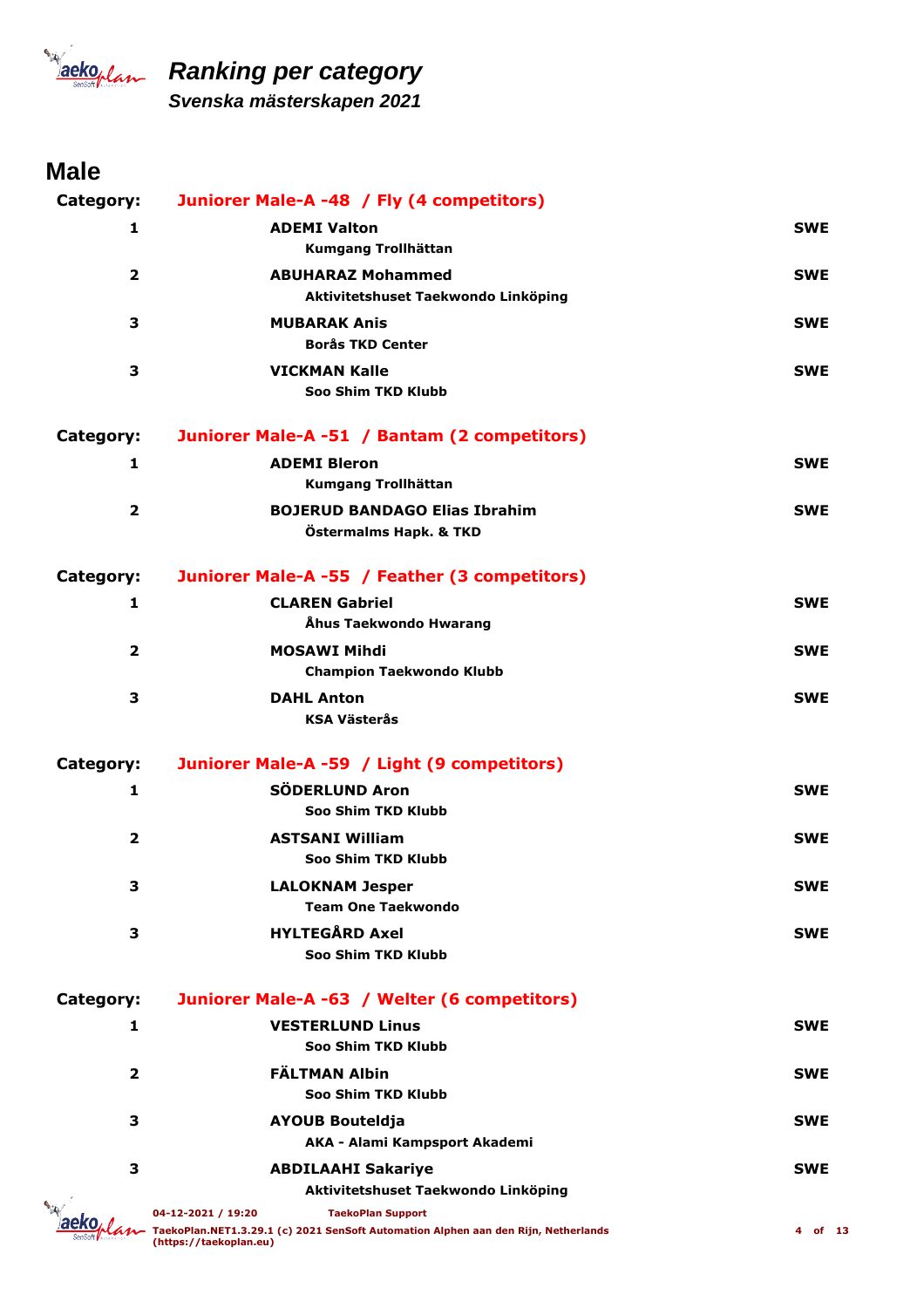

*Svenska mästerskapen 2021*

| Category:               | Juniorer Male-A -68 / Light middle (5 competitors)           |            |
|-------------------------|--------------------------------------------------------------|------------|
| 1                       | <b>DANNQVIST Hugo</b><br><b>Baekdusan TKD</b>                | <b>SWE</b> |
| $\overline{2}$          | <b>NORBERG Edvin</b><br>Soo Shim TKD Klubb                   | <b>SWE</b> |
| 3                       | <b>LINDAU Max</b><br><b>Chae Taekwondo Sweden</b>            | <b>SWE</b> |
| 3                       | <b>MEZHER Jawad</b><br><b>KFUK KFUM Malmö TKD Kl.</b>        | <b>SWE</b> |
| Category:               | Juniorer Male-A -73 / Middle (6 competitors)                 |            |
| 1                       | <b>ALLERSTRAND Moses</b><br>Soo Shim TKD Klubb               | <b>SWE</b> |
| $\overline{\mathbf{2}}$ | <b>KALLSTRAND Isac</b><br><b>Kim Taekwondo</b>               | <b>SWE</b> |
| 3                       | <b>PÅLSSON Patpiich</b><br><b>Baekdusan TKD</b>              | <b>SWE</b> |
| 3                       | <b>MAKELA Liam</b><br><b>Kim Taekwondo</b>                   | <b>SWE</b> |
| Category:               | Juniorer Male-A +78 / Heavy (4 competitors)                  |            |
| $\mathbf{1}$            | <b>BRINK Kevin</b><br>Kumgang Trollhättan                    | <b>SWE</b> |
| $\overline{\mathbf{2}}$ | <b>TWANA Darin</b><br>Västerås Taekwondoklubb                | <b>SWE</b> |
| 3                       | <b>Rosqvist Kasper</b><br>Staffanstorps TKD För.             | <b>SWE</b> |
| 3                       | <b>KIM ASK Alexander</b><br>KFUK KFUM Malmö TKD Kl.          | <b>SWE</b> |
| Category:               | Seniorer Male-A -54 / Fin (3 competitors)                    |            |
| 1                       | <b>MARWAN Ebrahim</b><br>Aktivitetshuset Taekwondo Linköping | <b>SWE</b> |
| $\overline{2}$          | <b>ALAMI Josef</b><br>AKA - Alami Kampsport Akademi          | <b>SWE</b> |
| 3                       | <b>MOLANDER Hjalmar</b><br>Soo Shim TKD Klubb                | <b>SWE</b> |
| Category:               | Seniorer Male-A -58 / Fly (6 competitors)                    |            |
| 1                       | <b>OLSEN Frederik Emil</b><br>Soo Shim TKD Klubb             | <b>SWE</b> |
| $\overline{\mathbf{2}}$ | <b>MOHAMED Abdullahi</b><br><b>Borås TKD Center</b>          | <b>SWE</b> |
|                         |                                                              |            |

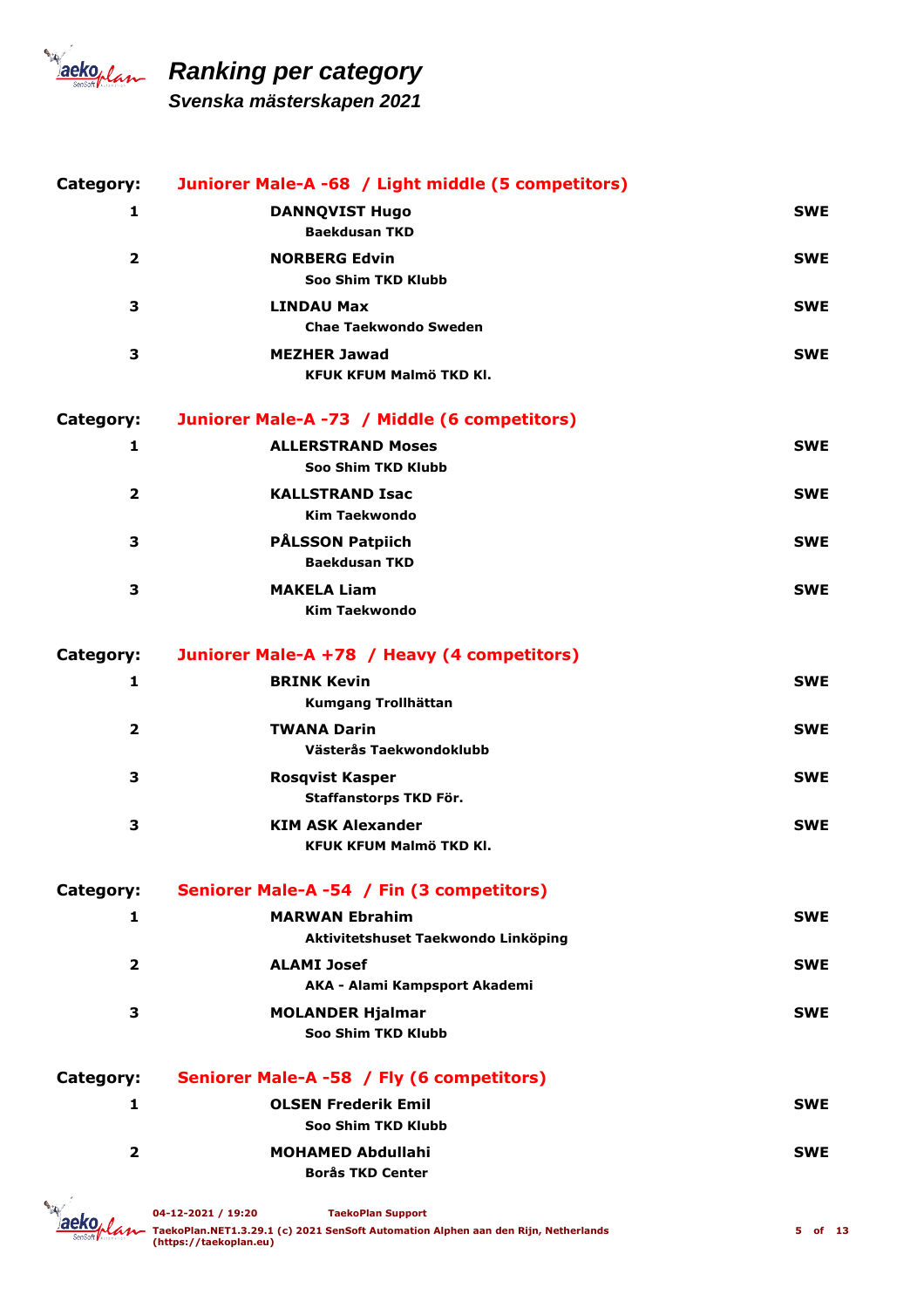

*Svenska mästerskapen 2021*

### **Male**

| Category:      | Seniorer Male-A -58 / Fly (6 competitors)                     |            |
|----------------|---------------------------------------------------------------|------------|
| 3              | <b>ZAHEDI Hojat</b>                                           | <b>SWE</b> |
|                | <b>Chae Taekwondo Sweden</b>                                  |            |
| 3              | <b>WAKILI Shakib</b><br>Växjö TKD Klubb                       | <b>SWE</b> |
| Category:      | Seniorer Male-A -63 / Bantam (9 competitors)                  |            |
| 1              | <b>RÖNNHOLM Isak</b><br>Soo Shim TKD Klubb                    | <b>SWE</b> |
| $\mathbf{2}$   | <b>ALAMI Noak</b><br>AKA - Alami Kampsport Akademi            | <b>SWE</b> |
| 3              | <b>HABIBI Fardin</b><br><b>High Five Taekwondo</b>            | <b>SWE</b> |
| 3              | <b>FAIZABADI Sharif</b><br><b>Helsingborgs Kampsportklubb</b> | <b>SWE</b> |
| Category:      | Seniorer Male-A -68 / Feather (4 competitors)                 |            |
| 1              | <b>ALIAN Ali</b><br><b>Borås TKD Center</b>                   | <b>SWE</b> |
| $\mathbf{2}$   | <b>HOSSEIN Aref</b><br>TKD För. Jeong Sool Kwan               | <b>SWE</b> |
| 3              | <b>MISLJENOVIC Sasa</b><br><b>Baekdusan TKD</b>               | <b>SWE</b> |
| 3              | <b>HUSSEINI Jawad</b><br><b>Champion Taekwondo Klubb</b>      | <b>SWE</b> |
| Category:      | Seniorer Male-A -74 / Welter (6 competitors)                  |            |
| 1              | <b>CHEHADE Mohammed</b><br><b>Chae Taekwondo Sweden</b>       | <b>SWE</b> |
| 2              | <b>CHERIF Abdrahman</b><br><b>REI Botkyrka KC</b>             | <b>SWE</b> |
| 3              | <b>RASOULY Ehsan</b><br>TKD För. Jeong Sool Kwan              | SWE        |
| 3              | <b>LINDEN Linus</b><br><b>Team Toigye Panthers</b>            | <b>SWE</b> |
| Category:      | Seniorer Male-A -80 / Light (2 competitors)                   |            |
| 1              | <b>LOVSTRAND Ludwig</b><br>Soo Shim TKD Klubb                 | <b>SWE</b> |
| $\overline{2}$ | <b>TARABOOSH Mohammad</b><br>KFUK KFUM Malmö TKD Kl.          | <b>SWE</b> |

**Category: Seniorer Male-A -87 / Middle (4 competitors)**

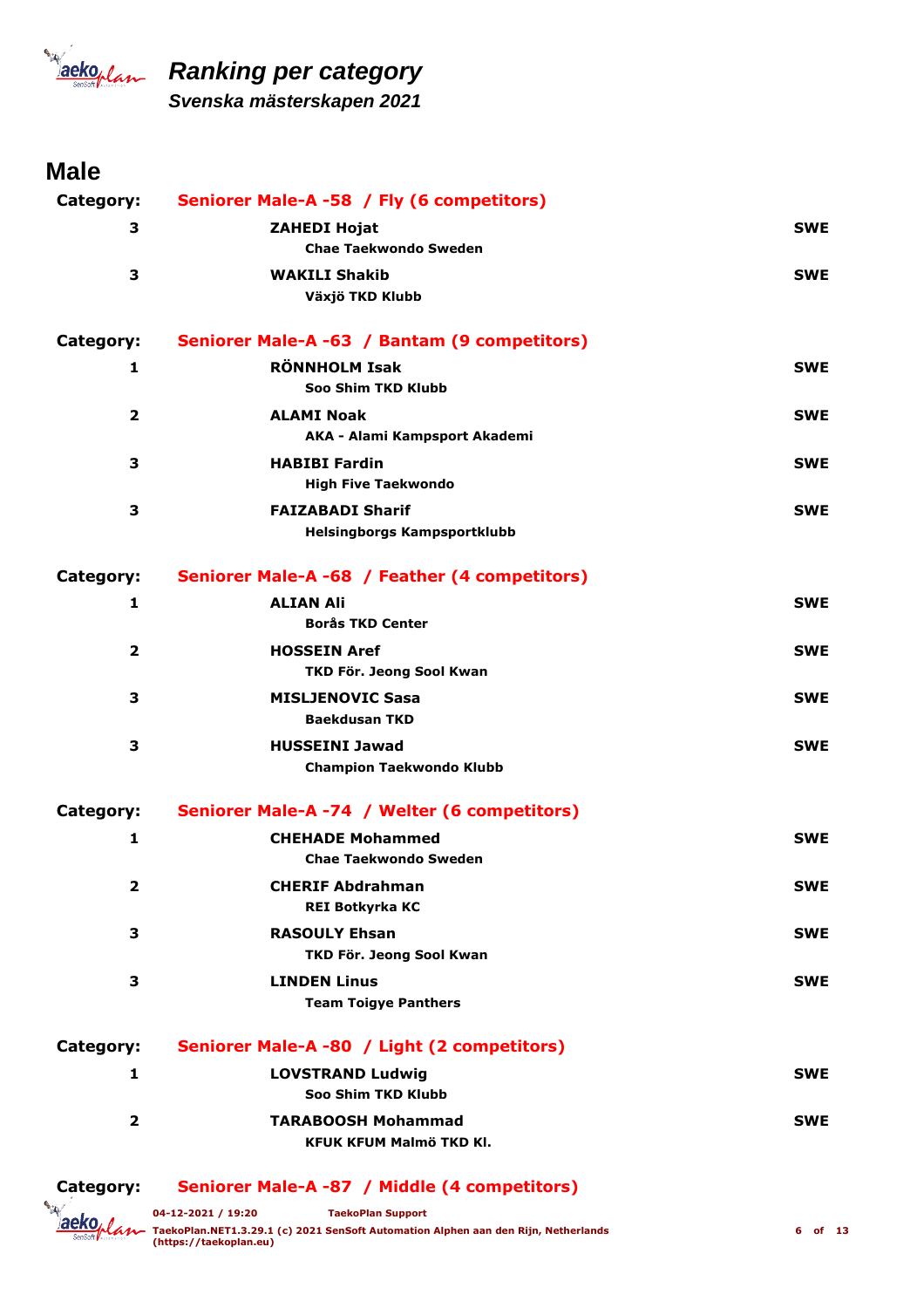

*Svenska mästerskapen 2021*

### **Male**

| Category:               | Seniorer Male-A -87 / Middle (4 competitors)              |            |
|-------------------------|-----------------------------------------------------------|------------|
| 1                       | <b>TRNCIC Ermin</b><br><b>Borås TKD Center</b>            | <b>SWE</b> |
| $\overline{2}$          | <b>IORDANIDIS Alexander</b><br>KFUK KFUM Malmö TKD Kl.    | <b>SWE</b> |
| 3                       | <b>JOHANSSON Philip</b><br><b>KFUK KFUM Malmö TKD Kl.</b> | <b>SWE</b> |
| 3                       | <b>FRONDA Sandro</b><br>TKD För. Jeong Sool Kwan          | <b>SWE</b> |
| Category:               | Seniorer Male-A +87 / Heavy (4 competitors)               |            |
| 1                       | <b>FARMAKAS Erik</b>                                      | <b>SWE</b> |
|                         | Tian Dao Kampsports Förening                              |            |
| $\overline{2}$          | <b>RASOLI Mahdi</b><br><b>WTF Lejon TKD</b>               | <b>SWE</b> |
| 3                       | <b>RADULOVIC Aleksandar</b><br><b>Borås TKD Center</b>    | <b>SWE</b> |
| 3                       | <b>KARLSSON Gustav</b><br>Växjö TKD Klubb                 | <b>SWE</b> |
| Category:               | Masters Male-A -58 / Fin (1 competitors)                  |            |
| 1                       | <b>NIELSEN Flemming</b><br><b>Panthers Taekwondoklubb</b> | <b>SWE</b> |
| Category:               | Masters Male-A -68 / Feather (3 competitors)              |            |
| 1                       | <b>KARLSSON Martin</b>                                    | <b>SWE</b> |
|                         | <b>Grastorps Kampsportsforening</b>                       |            |
| $\overline{2}$          | <b>LUNDIN Jens</b><br><b>Kim Taekwondo</b>                | <b>SWE</b> |
| 3                       | <b>VENNBERG Jimmy</b><br><b>Kim Taekwondo</b>             | <b>SWE</b> |
| Category:               | Masters Male-A -80 / Middle (4 competitors)               |            |
| 1                       | <b>LENANDER Johan</b><br>Höllvikens TKD O Självförsv.     | <b>SWE</b> |
| $\overline{\mathbf{2}}$ | <b>OLSEN Magnus</b><br><b>Helsingborgs Kampsportklubb</b> | <b>SWE</b> |
| 3                       | <b>LIDBOM Erik</b><br>Östermalms Hapk. & TKD              | <b>SWE</b> |
| 3                       | <b>ASTESANI Marco</b><br>Soo Shim TKD Klubb               | <b>SWE</b> |

**Category: Masters Male-A +80 / Heavy (7 competitors)**

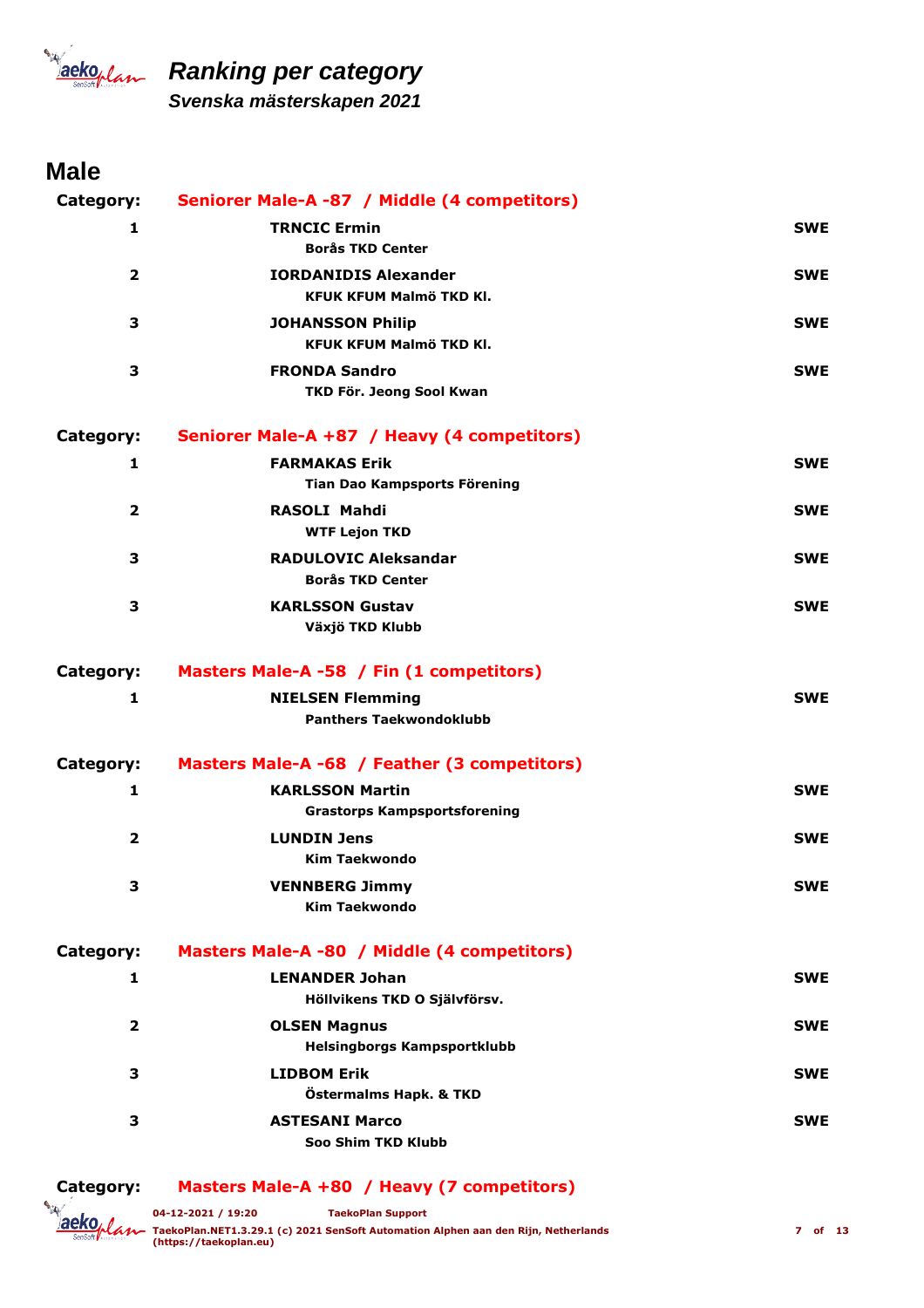

*Svenska mästerskapen 2021*

### **Male**

#### **Category: Masters Male-A +80 / Heavy (7 competitors) 1 Kim Taekwondo DIZDAREVIC Edin SWE 2 Västerås Taekwondoklubb TWANA Dana SWE 3 Kfum Taekwondo Staffanstorp MARTIN Samuel** SWE **3 Soo Shim TKD Klubb HELLGREN Johan SWE**

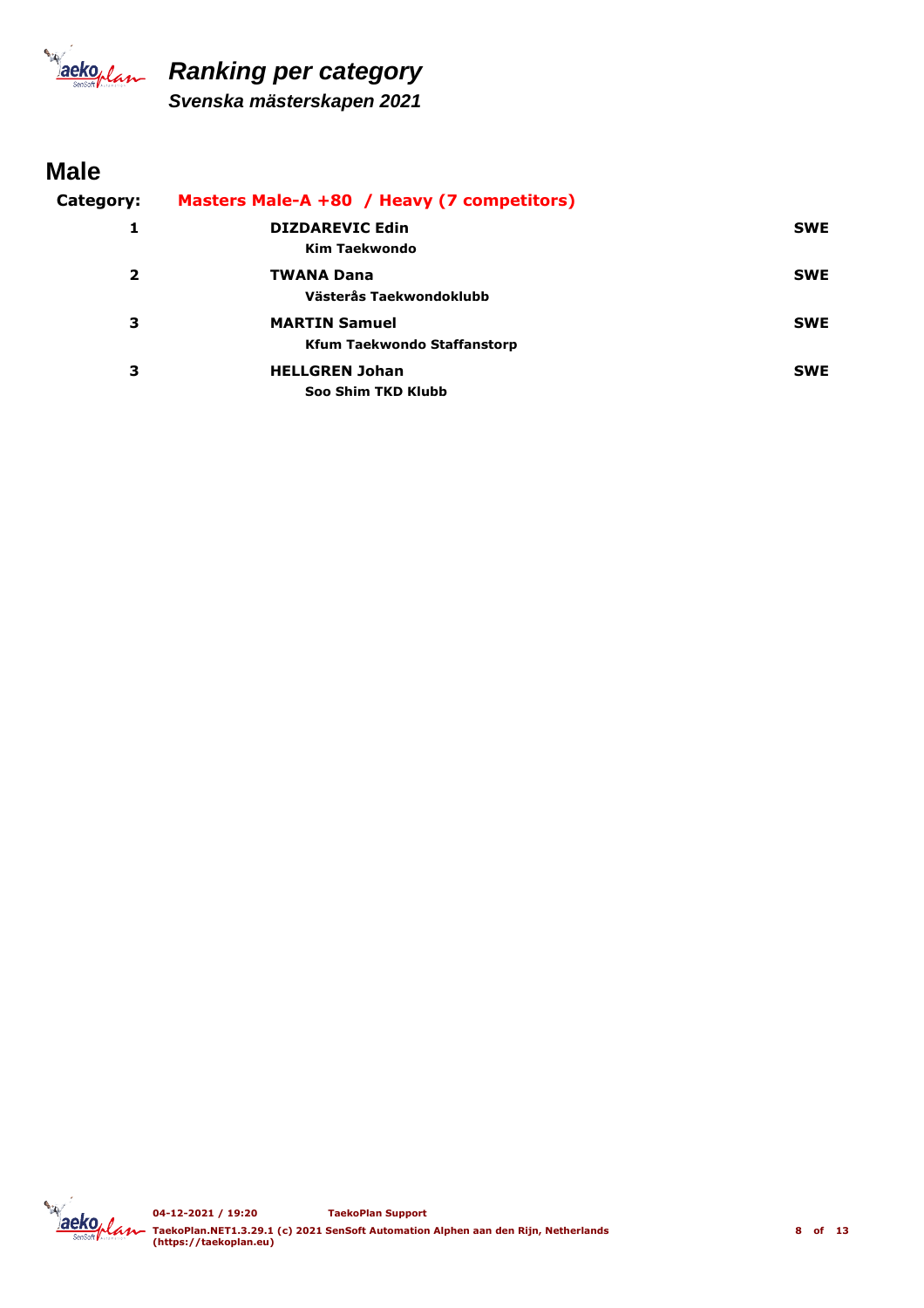

*Svenska mästerskapen 2021*

| Category:               | Miniorer Female-A -32 / Feather (2 competitors)                        |            |
|-------------------------|------------------------------------------------------------------------|------------|
| 1                       | <b>NIEMI Tara</b>                                                      | <b>SWE</b> |
|                         | Kumgang Trollhättan                                                    |            |
| $\overline{\mathbf{2}}$ | <b>OLSEN Alva</b><br>Helsingborgs Kampsportklubb                       | <b>SWE</b> |
| Category:               | Miniorer Female-A -34 / Light (2 competitors)                          |            |
| 1                       | <b>WALIULLAH Nazaah</b><br><b>Kim Taekwondo</b>                        | <b>SWE</b> |
| $\overline{\mathbf{2}}$ | <b>MOHAMMAD NASEEM Sabrina</b><br><b>AVAN TKD</b>                      | <b>SWE</b> |
| Category:               | Miniorer Female-A -38 / Welter (2 competitors)                         |            |
| 1                       | <b>HAJJARI Diana</b><br><b>Hallasan TKD Klubb</b>                      | <b>SWE</b> |
| $\overline{\mathbf{2}}$ | <b>AGRINDER Ella</b><br>Staffanstorps TKD För.                         | <b>SWE</b> |
| Category:               | Miniorer Female-A -42 / Light middle (3 competitors)                   |            |
| 1                       | <b>BOUTROS Clarissa</b><br>Östermalms Hapk. & TKD                      | <b>SWE</b> |
| $\overline{\mathbf{2}}$ | <b>WESTERBERG Lovisa</b><br><b>VTF</b>                                 | <b>SWE</b> |
| 3                       | <b>DALSTED Isabella</b><br>KFUK KFUM Malmö TKD Kl.                     | <b>SWE</b> |
| Category:               | Miniorer Female-A -46 / Middle (1 competitors)                         |            |
| 1                       | <b>SAHRAEI NEZHAD Saina</b><br><b>AVAN TKD</b>                         | <b>SWE</b> |
| Category:               | Kadetter Female-A -37 / Bantam (2 competitors)                         |            |
| 1                       | <b>PETTERSSON Rihanna</b>                                              | <b>SWE</b> |
| $\overline{2}$          | <b>Team Taekyon</b><br><b>DIZDAREVIC Lejla</b><br><b>Kim Taekwondo</b> | <b>SWE</b> |
| Category:               | Kadetter Female-A -41 / Feather (3 competitors)                        |            |
| 1                       | <b>CLAREN Stella</b><br>Åhus Taekwondo Hwarang                         | <b>SWE</b> |
| $\overline{2}$          | <b>AHLBIN Marija</b><br><b>KFUK KFUM Malmö TKD KI.</b>                 | <b>SWE</b> |
| 3                       | <b>BROBERG Tuva</b><br><b>KSA Västerås</b>                             | <b>SWE</b> |
|                         |                                                                        |            |

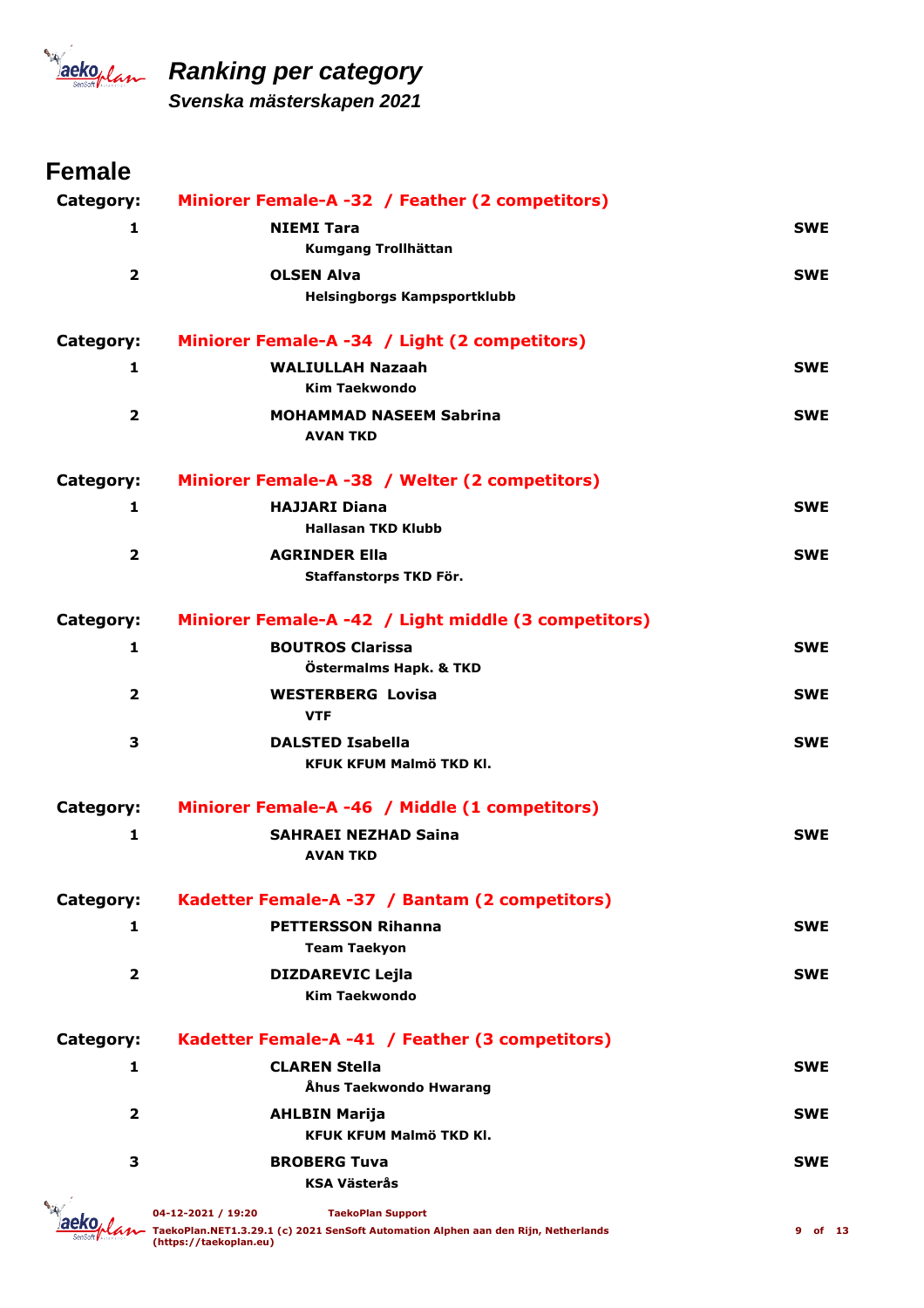

*Svenska mästerskapen 2021*

### **Female**

| Category:               | Kadetter Female-A -44 / Light (7 competitors)                      |            |
|-------------------------|--------------------------------------------------------------------|------------|
| 1                       | <b>EKMAN Sanna</b><br>Soo Shim TKD Klubb                           | <b>SWE</b> |
| $\overline{2}$          | <b>JOHNSSON Sigrid</b><br><b>Chirisan WTF TKD Klubb</b>            | <b>SWE</b> |
| 3                       | <b>IVANOV Felizia</b><br>Tian Dao Kampsports Förening              | <b>SWE</b> |
| 3                       | <b>AUKLAND Anna</b><br><b>KSA Västerås</b>                         | <b>SWE</b> |
| Category:               | Kadetter Female-A -47 / Welter (6 competitors)                     |            |
| 1                       | <b>SVÄRD Astrid</b><br>Åhus Taekwondo Hwarang                      | <b>SWE</b> |
| $\overline{2}$          | <b>YRJAS Melody</b><br><b>Kem-Joh HKD TKD</b>                      | <b>SWE</b> |
| 3                       | <b>FRASER Vilja</b><br>Staffanstorps TKD För.                      | <b>SWE</b> |
| 3                       | <b>TAPPER LILJEGREN Malva</b><br><b>Team East TKD Klubb Kalmar</b> | <b>SWE</b> |
| Category:               | Kadetter Female-A -51 / Light Middle (6 competitors)               |            |
| 1                       | <b>ZECIROVIC Ema</b><br><b>Kim Taekwondo</b>                       | <b>SWE</b> |
| $\overline{\mathbf{2}}$ | <b>ZECIROVIC Nina</b><br><b>Kim Taekwondo</b>                      | <b>SWE</b> |
| 3                       | <b>STIDELL Ida</b><br><b>Marks Taekwondo</b>                       | <b>SWE</b> |
| 3                       | <b>BERGLUND Signe</b><br>Åhus Taekwondo Hwarang                    | <b>SWE</b> |
| Category:               | Kadetter Female-A -55 / Middle (4 competitors)                     |            |
| 1                       | <b>KARLBERG Tea</b><br><b>Kim Taekwondo</b>                        | <b>SWE</b> |
| $\overline{\mathbf{2}}$ | <b>TOUMA Elena</b><br>Östermalms Hapk. & TKD                       | <b>SWE</b> |
| 3                       | <b>LAGHRISSI Nadira</b><br>Östermalms Hapk. & TKD                  | <b>SWE</b> |
| 3                       | <b>TODOROVIC Emma</b><br><b>Taekwondo Klubb Viking</b>             | <b>SWE</b> |
| Category:               | Kadetter Female-A -59 / Light Heavy (2 competitors)                |            |

**1 Baekdusan TKD BJÖRKLUND Hanna SWE 04-12-2021 / 19:20 TaekoPlan.NET1.3.29.1 (c) 2021 SenSoft Automation Alphen aan den Rijn, Netherlands (https://taekoplan.eu) TaekoPlan Support**

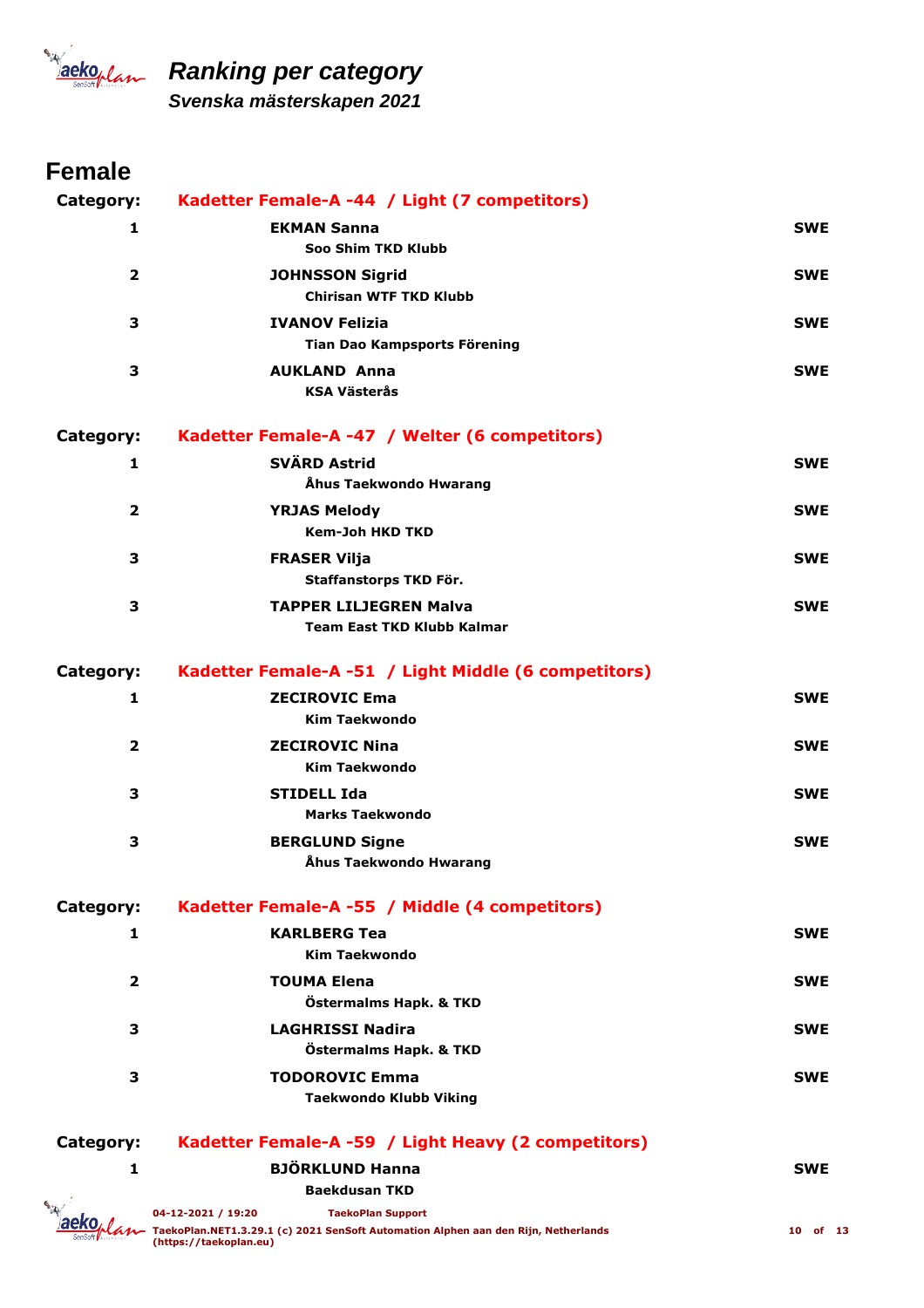

*Svenska mästerskapen 2021*

| Category:               | Kadetter Female-A +59 / Heavy (2 competitors)        |            |
|-------------------------|------------------------------------------------------|------------|
| $\mathbf{z}$            | <b>KVAM Tilda</b>                                    | <b>SWE</b> |
|                         | <b>Helsingborgs Kampsportklubb</b>                   |            |
| Category:               | Kadetter Female-A +59 / Heavy (2 competitors)        |            |
| 1                       | <b>CASPERSSON Alva</b>                               | <b>SWE</b> |
|                         | Lidköpings Kampsport IF                              |            |
| $\overline{2}$          | <b>FAGERLUND Sol</b>                                 | <b>SWE</b> |
|                         | Staffanstorps TKD För.                               |            |
| Category:               | Juniorer Female-A -46 / Bantam (1 competitors)       |            |
| 1                       | <b>ABDULAL Yamama</b>                                | <b>SWE</b> |
|                         | <b>WTF Lejon TKD</b>                                 |            |
| Category:               | Juniorer Female-A -49 / Feather (2 competitors)      |            |
| 1                       | <b>BODEN Indra</b>                                   | <b>SWE</b> |
|                         | Soo Shim TKD Klubb                                   |            |
| $\overline{\mathbf{2}}$ | <b>VENDEL Maja</b>                                   | <b>SWE</b> |
|                         | <b>Kristianstad Taekwondo</b>                        |            |
| Category:               | Juniorer Female-A -52 / Light (9 competitors)        |            |
| $\mathbf{1}$            | <b>HELLGREN Matilda</b>                              | <b>SWE</b> |
|                         | Soo Shim TKD Klubb                                   |            |
| $\overline{2}$          | <b>SCHULZ Bianca</b>                                 | <b>SWE</b> |
|                         | Östermalms Hapk. & TKD                               |            |
| 3                       | <b>HOLM Daniella</b>                                 | <b>SWE</b> |
|                         | Tian Dao Kampsports Förening                         |            |
| 3                       | <b>MALLEN Signe</b><br><b>Team Toigye Panthers</b>   | <b>SWE</b> |
|                         |                                                      |            |
| Category:               | Juniorer Female-A -55 / Welter (2 competitors)       |            |
| 1                       | <b>STOCK Moa</b>                                     | <b>SWE</b> |
|                         | Östermalms Hapk. & TKD                               |            |
| $\mathbf{2}$            | <b>NYMAN Ebba</b>                                    | <b>SWE</b> |
|                         | Soo Shim TKD Klubb                                   |            |
| Category:               | Juniorer Female-A -59 / Light middle (4 competitors) |            |
| 1                       | <b>EEK Isabella</b>                                  | <b>SWE</b> |
|                         | <b>Baekdusan TKD</b>                                 |            |
| $\overline{\mathbf{2}}$ | <b>HOLMGREN Troja</b>                                | <b>SWE</b> |
|                         | <b>Baekdusan TKD</b>                                 |            |
| 3                       | <b>AUKLAND Emma</b>                                  | <b>SWE</b> |
|                         | <b>KSA Västerås</b>                                  |            |

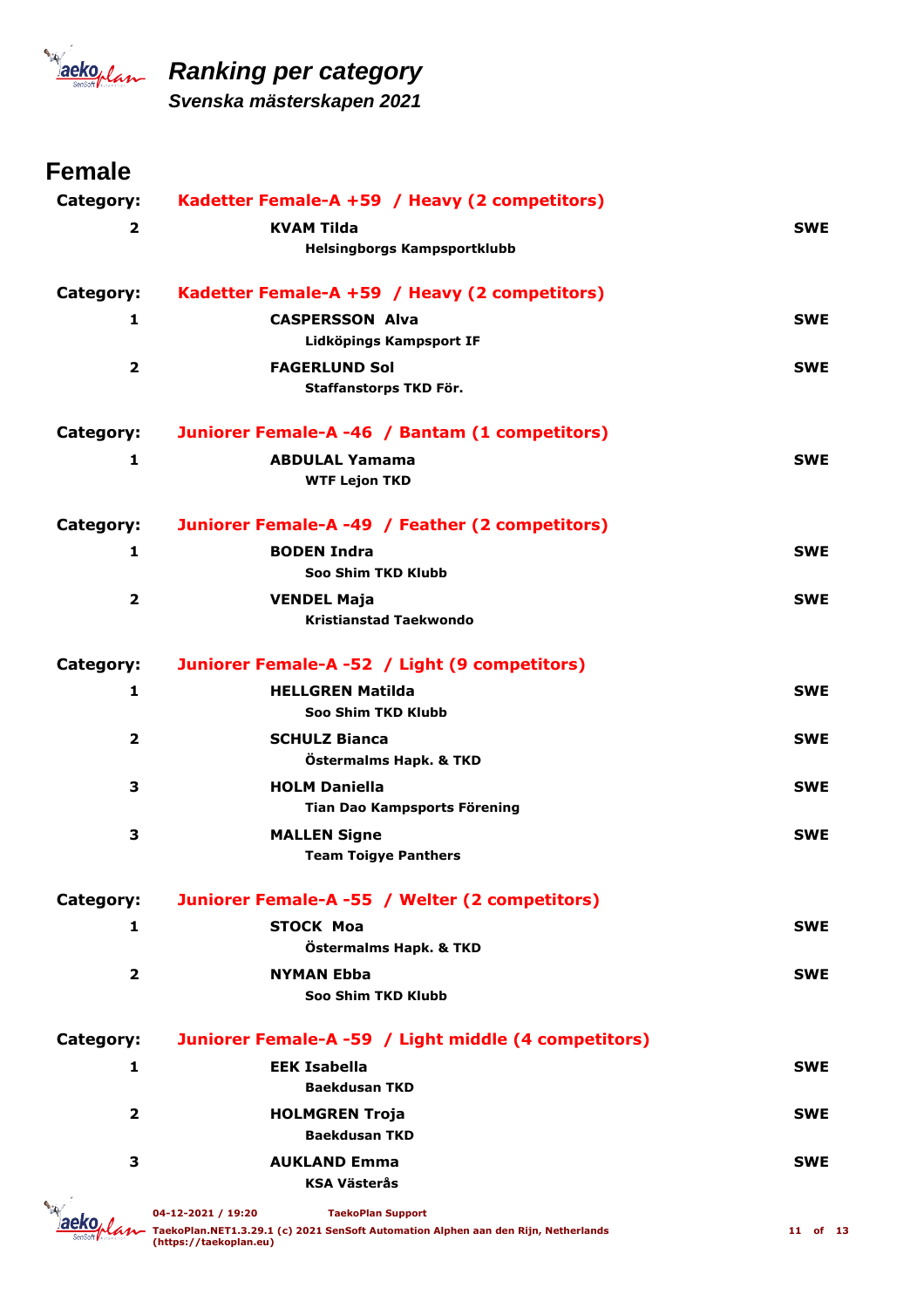

*Svenska mästerskapen 2021*

| Category:               | Juniorer Female-A -63 / Middle (4 competitors)            |            |
|-------------------------|-----------------------------------------------------------|------------|
| 3                       | <b>EKSTRÖM Paula</b>                                      | <b>SWE</b> |
|                         | Höllvikens TKD O Självförsv.                              |            |
| Category:               | Juniorer Female-A -63 / Middle (4 competitors)            |            |
| 1                       | <b>GORIMANESH Yasna</b>                                   | <b>SWE</b> |
|                         | <b>Team Toigye Panthers</b>                               |            |
| $\overline{2}$          | <b>AGRINDER Thea</b>                                      | <b>SWE</b> |
|                         | Staffanstorps TKD För.                                    |            |
| 3                       | <b>SUNDSTRÖM Erica</b>                                    | <b>SWE</b> |
|                         | Soo Shim TKD Klubb                                        |            |
| 3                       | <b>NAGUIB Mona</b>                                        | <b>SWE</b> |
|                         | KFUK KFUM Malmö TKD KI.                                   |            |
| Category:               | Juniorer Female-A -68 / Light heavy (3 competitors)       |            |
| 1                       | <b>KARABELESKA Lea</b>                                    | <b>SWE</b> |
|                         | KFUK KFUM Malmö TKD Kl.                                   |            |
| $\overline{2}$          | <b>STANDIG Sofie</b>                                      | <b>SWE</b> |
|                         | <b>Baekdusan TKD</b>                                      |            |
| 3                       | <b>FORSMAN Agnes</b>                                      | <b>SWE</b> |
|                         | <b>Kem-Joh HKD TKD</b>                                    |            |
|                         |                                                           |            |
| Category:               | Juniorer Female-A +68 / Heavy (3 competitors)             |            |
| 1                       | <b>RAMEZIC Selma</b>                                      | <b>SWE</b> |
|                         | KFUK KFUM Malmö TKD Kl.                                   |            |
| $\overline{\mathbf{2}}$ | <b>SCHELIN Moa</b>                                        | <b>SWE</b> |
|                         | <b>Baekdusan TKD</b>                                      |            |
| 3                       | LÖFKVIST Rebecka                                          | <b>SWE</b> |
|                         | Staffanstorps TKD För.                                    |            |
| Category:               | Seniorer Female-A -46 / FIn (1 competitors)               |            |
| 1                       | <b>JESPERSSON Michelle</b>                                | <b>SWE</b> |
|                         | Höllvikens TKD O Självförsv.                              |            |
|                         |                                                           |            |
| Category:               | Seniorer Female-A -53 / Bantam (4 competitors)            |            |
| 1                       | <b>MALMGREN GABRIELIN Ellinor</b><br><b>Baekdusan TKD</b> | <b>SWE</b> |
| $\overline{2}$          | <b>SODERLUND Frida</b>                                    | <b>SWE</b> |
|                         | Soo Shim TKD Klubb                                        |            |
| 3                       | <b>KRUGER Johanna</b>                                     | <b>SWE</b> |
|                         | <b>Borås TKD Center</b>                                   |            |
| 3                       | <b>KRUGER Marina</b>                                      | <b>SWE</b> |